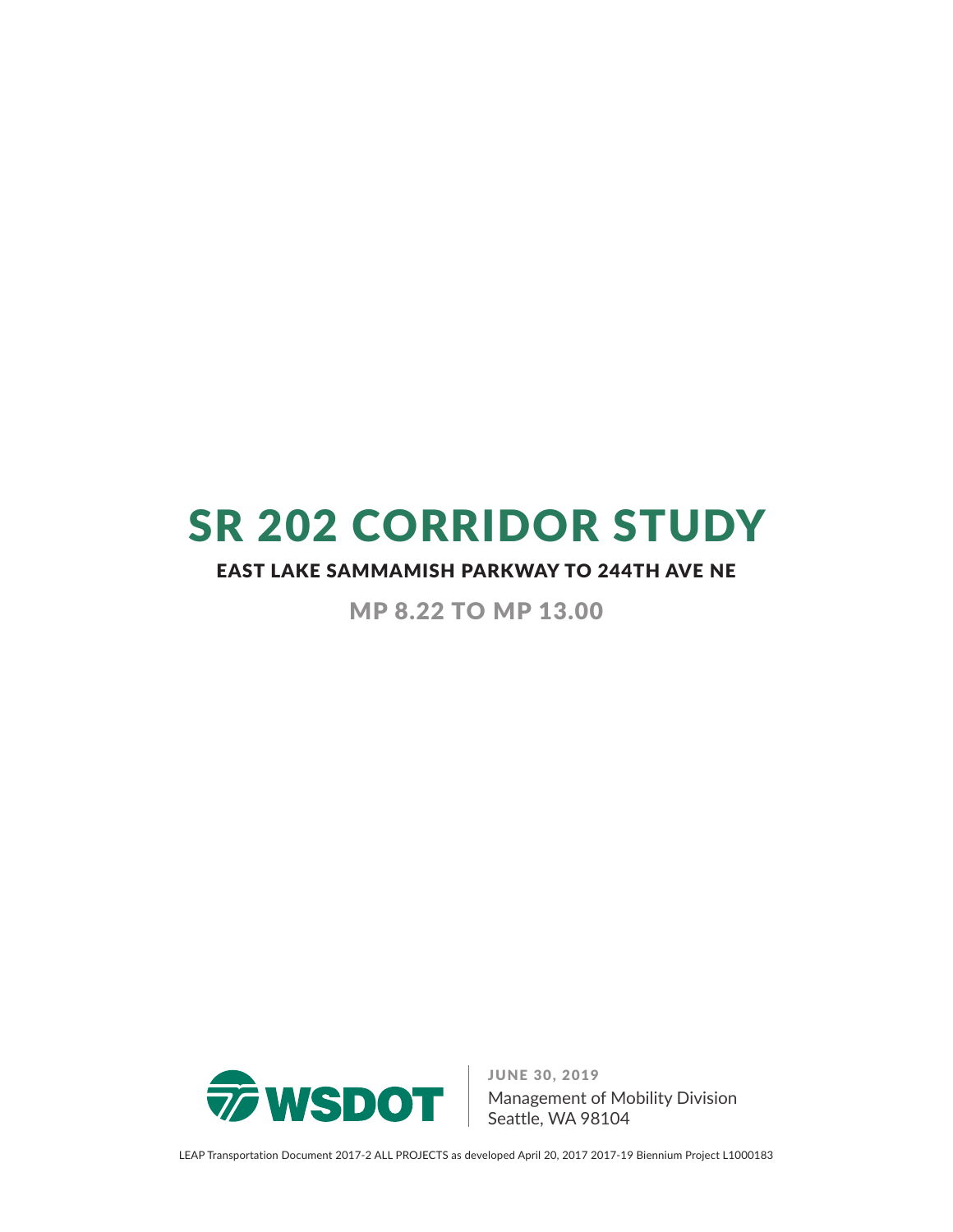#### Title VI Notice to the Public

It is the Washington State Department of Transportation's (WSDOT) policy to ensure no person shall, on the grounds of race, color, national origin or sex, as provided by Title VI of the Civil Rights Act of 1964, be excluded from participation in, be denied the benefits of, or be otherwise discriminated against under any of its federally funded programs and activities. Any person who believes his/her Title VI protection has been violated, may file a complaint with WSDOT's Office of Equal Opportunity (OEO). For Title VI complaint forms and advice, please contact OEO's Title VI Coordinator at 360 705-7082.

#### Americans with Disabilities Act (ADA) Information

Materials can be made available in an alternate format by emailing the Office of Equal Opportunity at wsdotada@wsdot.wa.gov or by calling toll free, 855- 362-4232. Persons who are deaf or hard of hearing may make a request by calling the Washington State Relay at 711.

*Under 23 U.S. Code § 409, safety data, reports, surveys, schedules, lists compiled or collected for the purpose of identifying, evaluating, or planning the safety enhancement of potential crash sites, hazardous roadway conditions, or railwayhighway crossings are not subject to discovery or admitted into evidence in a Federal or State court proceeding or considered for other purposes in any action for damages arising from any occurrence at a location mentioned or addressed in such reports, surveys, schedules, lists, or data.*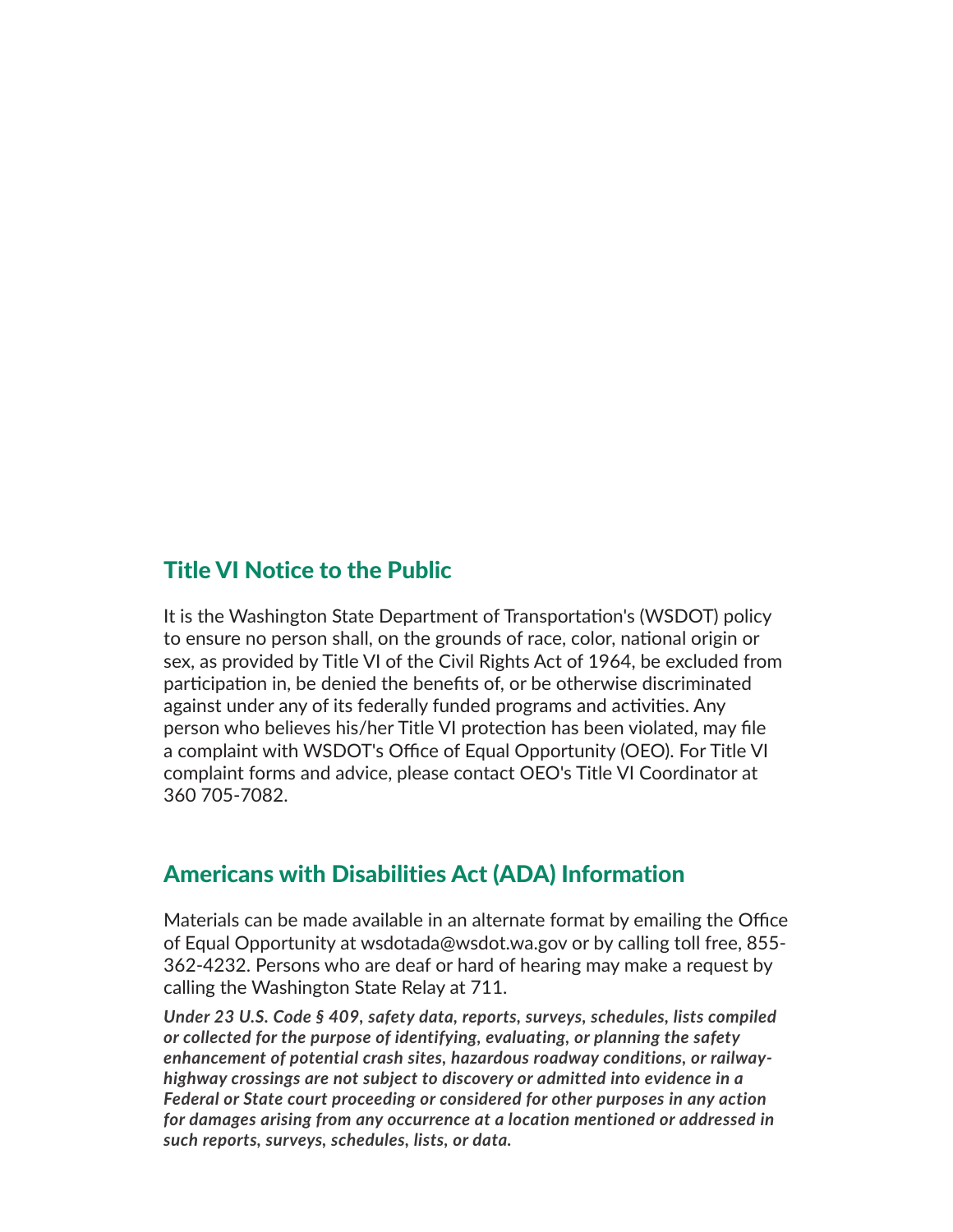#### WASHINGTON STATE DEPARTMENT OF TRANSPORTATION NORTHWEST REGION

SR 202 Corridor Study East lake Sammamish Parkway to 244th Ave NE

**Approved by:** 

**Patty Rubstello** Assistant Secretary of Urban Mobility and Access

 $6/20/19$ 

Mike Cotten WSDOT Northwest Region Administrator

**Concurrence:** 

Walter

Kerri Woehler Date Director, Multimodal Planning

 $6 - 24 - 19$ <br>Date

 $6.21 - 2019$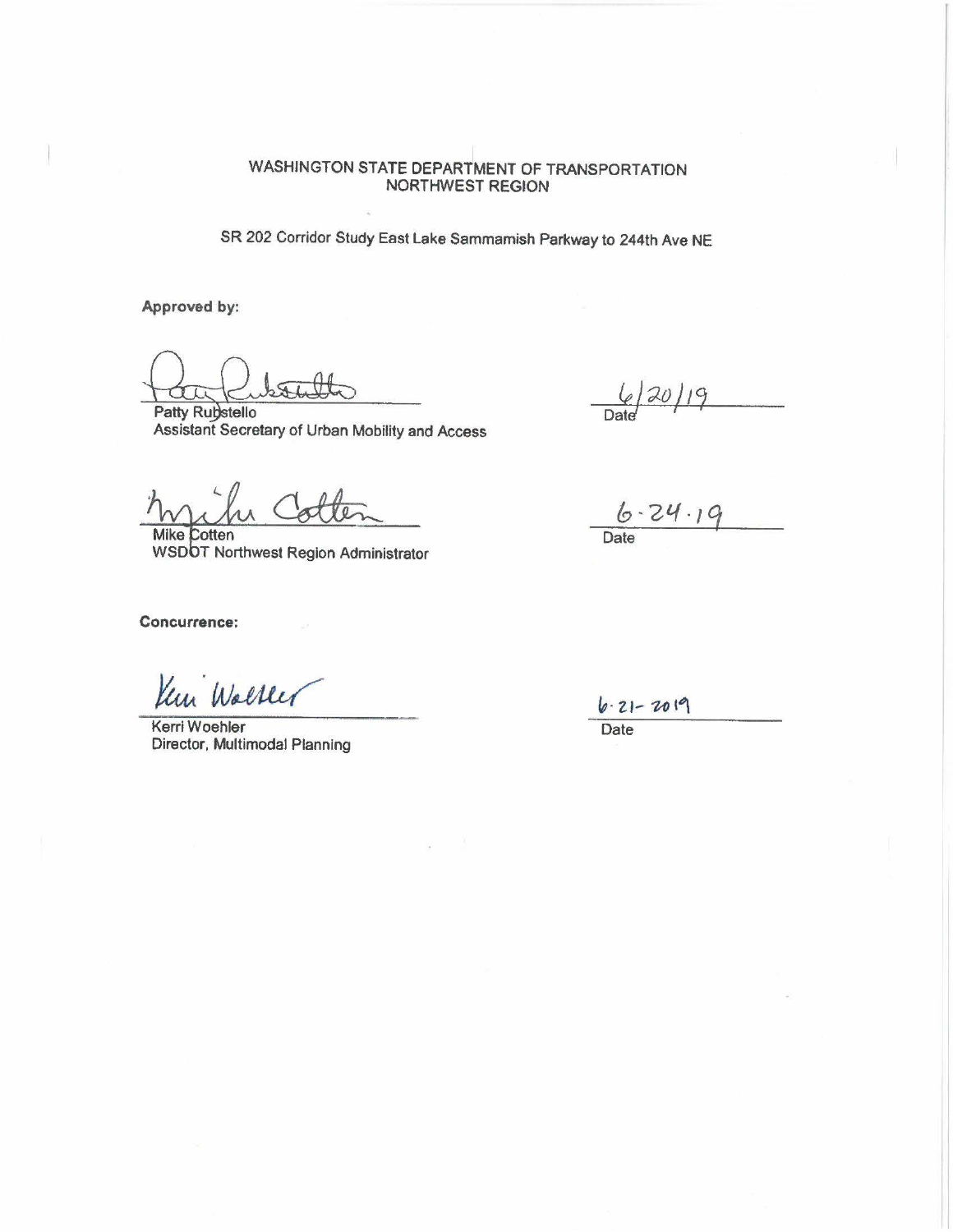## Executive Summary

## Background and Context

The State Route 202 Corridor Study is a planning level effort to assess the current and future conditions along SR 202 between mileposts 8.22 at East Lake Sammamish Parkway and 13.00 at 244th Ave NE. The study uses a Practical Solutions approach to identify potential strategies to address performance issues along the study corridor.

Existing mobility concerns include traffic congestion along the corridor, particularly at the intersections of East Lake Sammamish Parkway, 188th Ave NE, and Sahalee Way NE. Congestion occurs during both morning and evening commutes, and it is more significant in the westbound direction during the morning peak and in the eastbound direction in the evening peak. The SR 202 corridor west of 188th Ave NE is "functionally complete" with access management, transit, pedestrian, and bike facilities. Capacity improvements in Redmond are constrained by right of way and the existing infrastructure. Active transportation facilities and transit service are limited throughout the corridor, especially on the eastern, more rural, portion of the corridor.

This study was funded by the Washington State Legislature to identify potential improvement strategies to address identified performance issues. No design or construction funds are currently available for implementation of any of the strategies.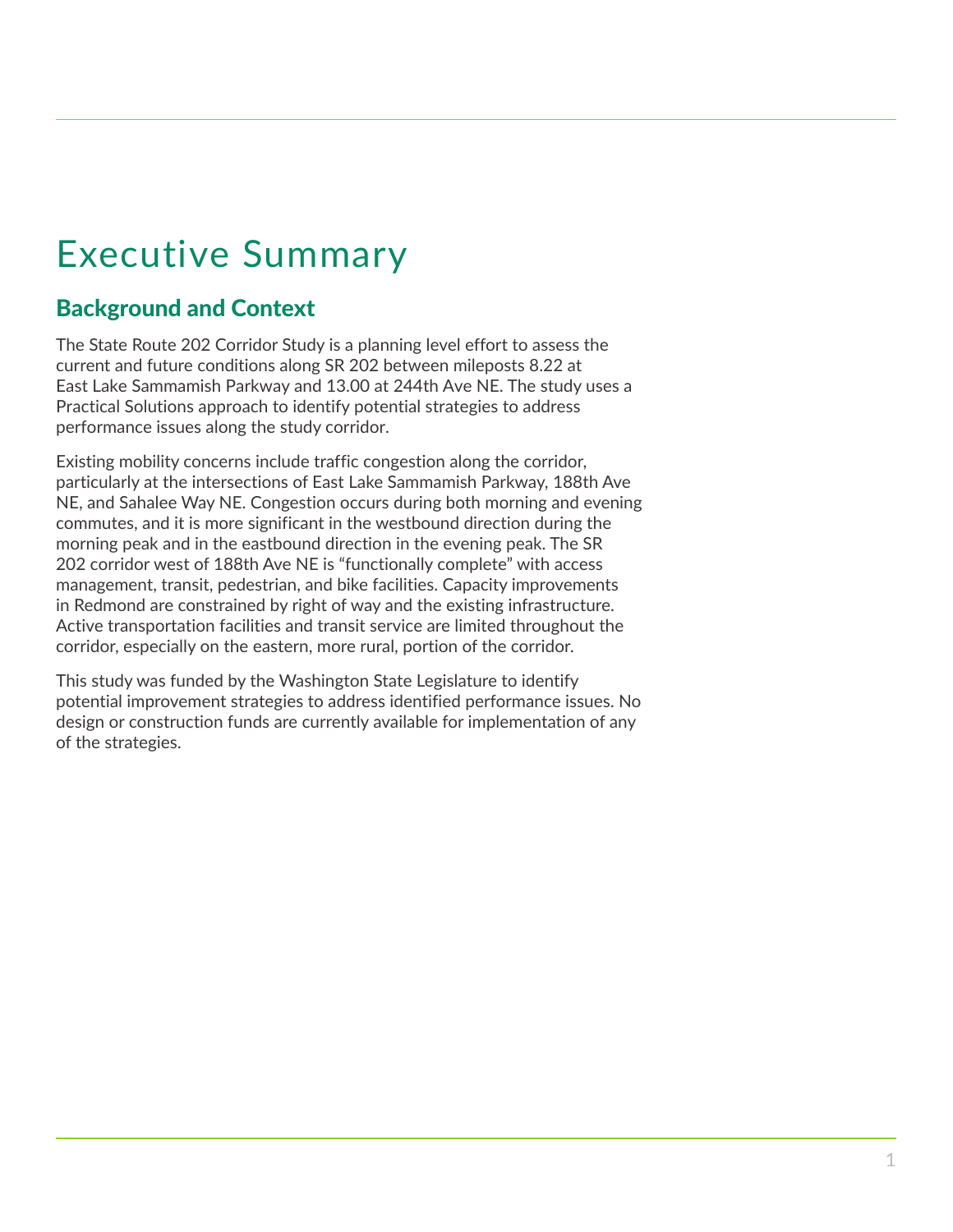### Purpose and Need

This study explores and documents current and future travel patterns and traffic volume trends to identify existing and future transportation needs and possible solutions to improve travel time, predictability, and operations along the corridor for all users. Potential solutions will be measured and evaluated in terms of their feasibility, potential to improve mobility, safety benefits, and environmental impacts. This study uses WSDOT's Practical Solutions approach to identify and rank potential improvement options.

The need for this study stems from rapidly increasing population and employment in the region, which has resulted in demand that exceeds capacity on SR 202, resulting in traffic congestion. Limited alternative routes, continuing development of Sound Transit's Eastside Link project, and future demand have driven the need for WSDOT and study partners to re-examine existing and future performance gaps along the corridor.

## Study Process

The SR 202 Corridor Study identifies near-term and long-term strategies to meet operational, demand management, and capacity needs on the SR 202 corridor. As part of the Practical Solutions approach, WSDOT and study partners evaluated improvement strategies through an incremental approach, where lower cost, nearterm operational and demand‐management strategies are considered first before capacity expansion strategies because these can be implemented relatively quickly and cost-effectively.

The SR 202 study uses an interim planning year of 2025 to identify near‐term solutions and year 2045 for long-range analysis. The improvement strategies for near-term and long-range analysis periods were developed in close consultation with SR 202 study partners. Practical Solutions evaluation criteria were used to establish priorities for near-term and long-term operational, demand management, and capacity strategies/solutions. This allows WSDOT and study partners to identify appropriate corridor investments when and where they are needed.

Major elements completed as part of this study include:

- Stakeholder and Community Engagement
- **Existing and Future Conditions Traffic Analysis**
- Strategy Development and Evaluation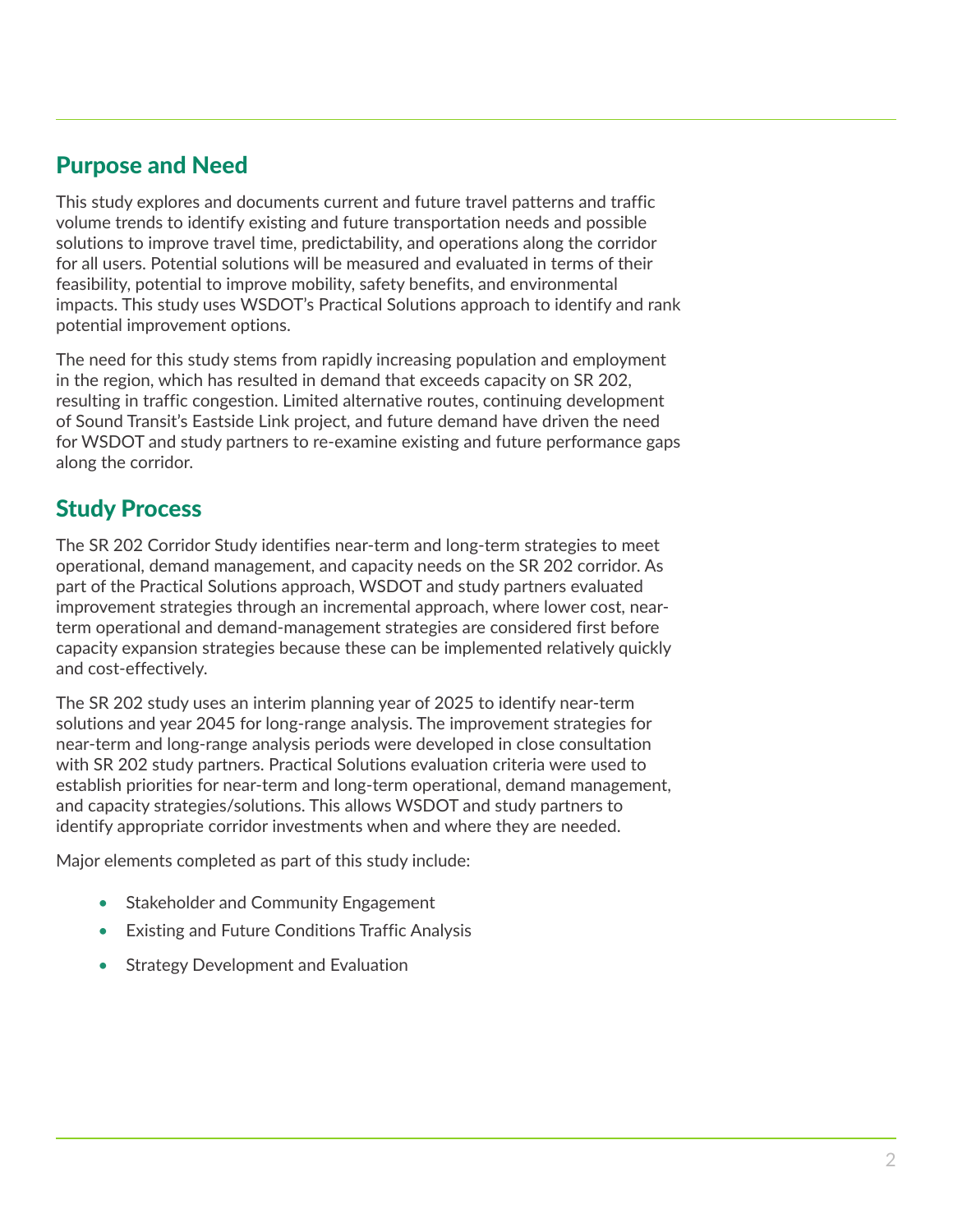### Strategy Development and Evaluation

After gathering information from the existing conditions and future‐year baseline analysis, local knowledge of traffic operations, and community outreach, the stakeholder team developed a list of strategies that could address mobility issues along the SR 202 corridor. This list was compiled using a Practical Solutions approach and contained near-term, cost-effective strategies as well as longer-term, higher-cost capital solutions. Due to the scope and budget of the study, there is a greater focus on near- and mid-term strategies. Strategies were gathered based on input from previous studies, stakeholders, the public, and analysis.

This list of strategies was then screened to identify those that met the purpose and need of the study. Then, the strategies were ranked using a qualitative assessment and evaluation. A select group of the most promising strategies were advanced into quantitative evaluation using the performance metrics described in section 7.2.

The individual scores for each performance metric were combined into a total performance score for each alternative. These scores range from 0 to 28, where 28 is the highest score received by an alternative. The alternatives were then grouped into strategies as recommended improvement strategies in the near‐, mid‐, and long-term.

### Recommendations

The final screening process and list of recommended strategies was presented to the stakeholder group for their concurrence. These strategies align with WSDOT's Practical Solutions approach and were developed in partnership with study stakeholders and the public.

The following tables list the recommended improvement strategies for consideration in the near-, mid-, and long-term. Strategies highlighted in yellow have been analyzed quantitatively, while grey-highlighted strategies have been analyzed qualitatively. Green-highlighted strategies are transportation demand management strategies. All recommended strategies are subject to further planning and design analysis.

Cost estimates were generated using WSDOT's Planning Level Cost Estimating Tool (PLCE) in 2016 dollars. These estimates were developed with little to no design. Unknown factors could lead to changes in the estimates in the future. The range show below displays 10% below average estimated project cost (low range) and 20% above average estimated project cost (high range).

Transportation demand management strategies These strategies reduce vehicle trips or shift trips to off-peak periods and include concepts like increased investment in transit service, park and ride lots, dedicated bicycle and pedestrian facilities, and employer shuttle services. TDM strategies could be applied to near-, mid‐, and long‐term horizons as funding becomes available or opportunities present themselves. TDM strategies require coordination between a variety of agencies and jurisdictions and may be implemented by agency partners.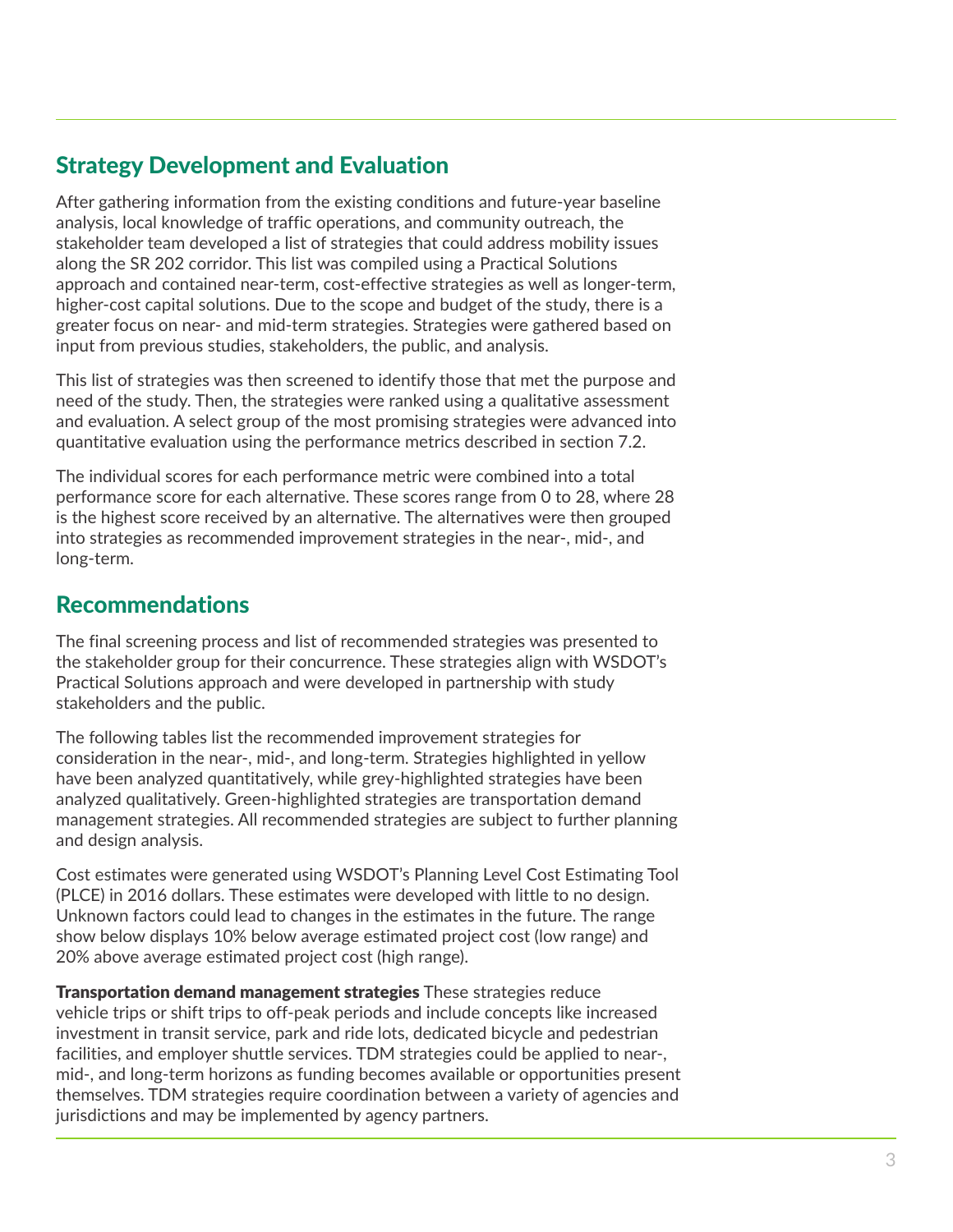Near-Term Strategies These are low-cost strategies that have a high return on investment and can be delivered relatively quickly. These types of strategies include intelligent transportation systems investments, multimodal, and demand management strategies. These could be implemented by year 2025, and include the following strategies:

| <b>NEAR-TERM STRATEGIES (2025)</b>   |                                                                                                                                                                                    |                    |                  |                                               |                                                |                                                            |  |
|--------------------------------------|------------------------------------------------------------------------------------------------------------------------------------------------------------------------------------|--------------------|------------------|-----------------------------------------------|------------------------------------------------|------------------------------------------------------------|--|
| Intersection/<br>Corridor            | <b>Alternatives</b>                                                                                                                                                                | <b>Total Score</b> | <b>Timeframe</b> | <b>Estimated</b><br>Cost:<br><b>Low Range</b> | <b>Estimated</b><br>Cost:<br><b>High Range</b> | Partners &<br><b>Resources</b>                             |  |
| <b>E Lake Samm</b><br><b>Pkwy NE</b> | Remove middle crosswalk and add it to<br>the east leg (greater effectiveness when<br>combined with mid-term strategy of<br>added southbound through lane)                          | 20.5               | Near-term        | 450,000                                       | 600,000                                        | <b>WSDOT</b><br>King County                                |  |
| NE 50th St and<br>218th Ave NE       | Modify access and operations at NE<br>50th, such as restricting movements to<br>right-in/right-out or modifying to one-<br>way access.                                             | 19.5               | Near-term        | 90,000                                        | 120,000                                        | <b>WSDOT</b><br>King County                                |  |
| <b>Corridor Wide</b>                 | <b>Expand KCM Community Connections,</b><br>Ride2, Mobility Hub, Just One Trip,<br>Safe Routes to School, and School<br>Pool programs in the Redmond and<br>Sammamish area         | N/A                | Near-term        | N/A                                           | N/A                                            | King County Metro<br>Schools<br>Employers<br><b>WSDOT</b>  |  |
| <b>Corridor Wide</b>                 | Evaluate potential to reroute or add KC<br>Metro and Sound Transit service from<br>Sammamish Plateau to Redmond area<br>via Inglewood Hill Road and East Lake<br>Sammamish Parkway | N/A                | Near-term        | N/A                                           | N/A                                            | King County Metro<br>Schools<br>Employers,<br><b>WSDOT</b> |  |
| <b>Corridor Wide</b>                 | Implement planned express KCM transit<br>service along SR 202 by 2025 and<br>2045; Evaluate need for additional bus<br>stops along SR 202.                                         | N/A                | Near-term        | N/A                                           | N/A                                            | King County Metro                                          |  |
| <b>Corridor Wide</b>                 | Evaluate potential to utilize church<br>parking lots in Sammamish as park and<br>rides during the work week                                                                        | N/A                | Near-term        | N/A                                           | N/A                                            | King County Metro<br><b>WSDOT</b>                          |  |
| <b>E Lake Samm</b><br><b>Pkwy NE</b> | Consider extending bike markings<br>through intersection                                                                                                                           | N/A                | Near-term        | N/A                                           | N/A                                            | WSDOTRedmond                                               |  |
| <b>Corridor Wide</b>                 | Consider installing additional ITS/ driver<br>information signage                                                                                                                  | N/A                | Near-term        | N/A                                           | N/A                                            | <b>WSDOT</b><br>Redmond<br>Sammamish<br>King County        |  |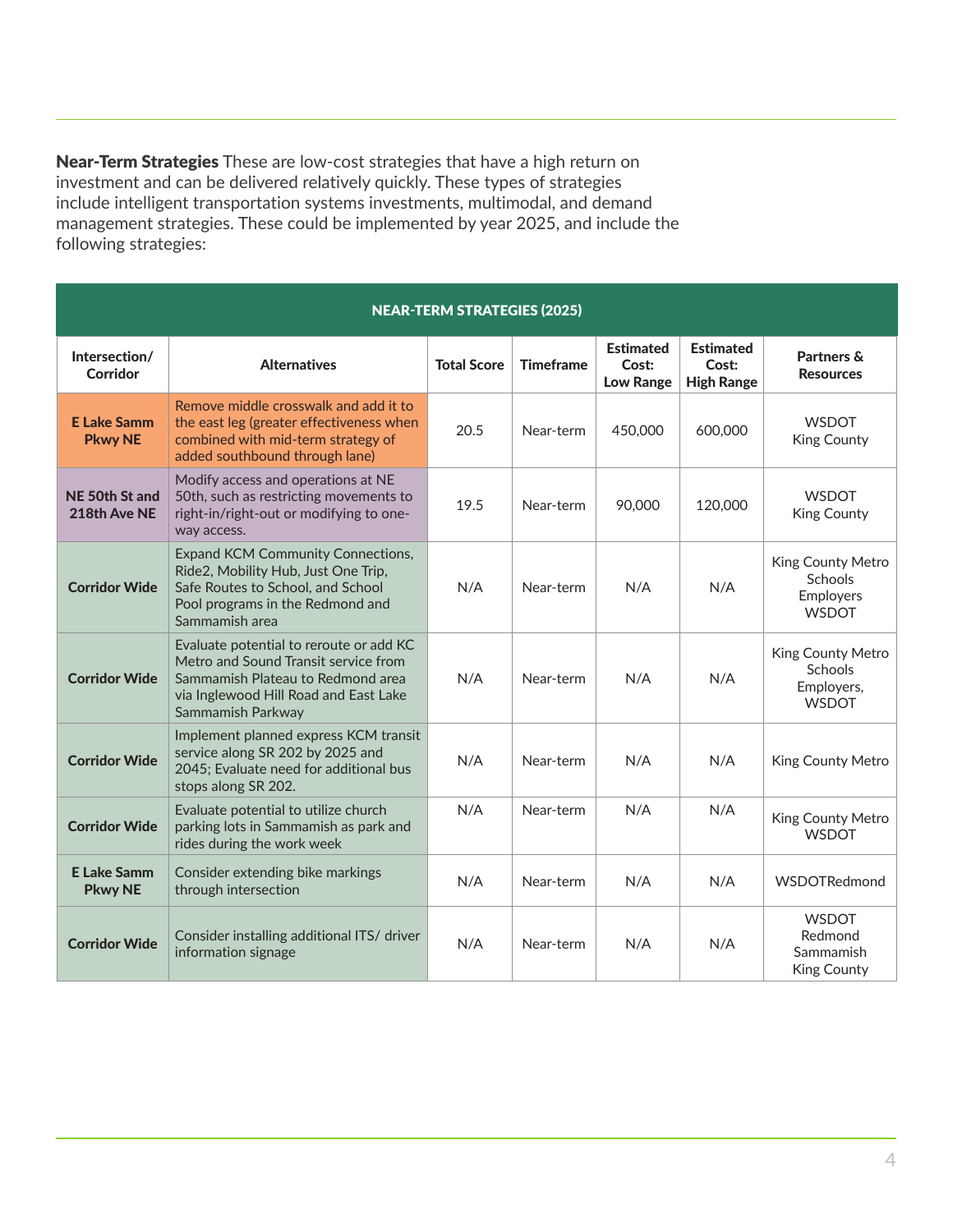Mid-Term Strategies These strategies are moderate to higher cost improvements that could be implemented to further manage congestion along SR 202. These strategies include the installation of roundabouts at strategic locations, turn pockets, intersection improvements, and potential off-corridor improvements. Midterm strategies could be implemented between years 2025-2045.

| MID-TERM STRATEGIES (2025-2045)      |                                                                                                                   |                    |                  |                                               |                                                |                                                                                        |  |  |
|--------------------------------------|-------------------------------------------------------------------------------------------------------------------|--------------------|------------------|-----------------------------------------------|------------------------------------------------|----------------------------------------------------------------------------------------|--|--|
| Intersection/<br>Corridor            | <b>Alternatives</b>                                                                                               | <b>Total Score</b> | <b>Timeframe</b> | <b>Estimated</b><br>Cost:<br><b>Low Range</b> | <b>Estimated</b><br>Cost:<br><b>High Range</b> | Partners &<br><b>Resources</b>                                                         |  |  |
| <b>Sahalee Way</b><br><b>NE</b>      | <b>Option B Roundabout (Metered)</b>                                                                              | 28                 | Mid/long<br>term | 8,100,000                                     | 10,800,000                                     | <b>WSDOT</b><br><b>King County</b>                                                     |  |  |
| <b>E Lake Samm</b><br><b>Pkwy NE</b> | Make a new southbound through lane<br>in the western island: left, left/through,<br>through, right turn slip lane | 20                 | Mid/long<br>term | 1,890,000                                     | 2,520,000                                      | <b>WSDOT</b><br>King County                                                            |  |  |
| 204th PINE                           | Extend turn lanes on 204th                                                                                        | 20                 | Mid/long<br>term | 1,530,000                                     | 2.040.000                                      | <b>WSDOT</b><br><b>King County</b>                                                     |  |  |
| NE 50th St and<br>218th Ave NE       | Add a left turn pocket on EB SR 202 to<br>218th                                                                   | 18.5               | Mid/long<br>term | 1.350.000                                     | 1,800,000                                      | <b>WSDOT</b><br>King County                                                            |  |  |
| <b>Corridor Wide</b>                 | Consider establishing a shuttle service<br>on the Sammamish Plateau                                               | N/A                | Mid/long<br>term | N/A                                           | N/A                                            | King County Metro<br>Private sector                                                    |  |  |
| <b>Corridor Wide</b>                 | Evaluate installation of bike/pedestrian<br>accommodations                                                        | N/A                | Mid/long<br>term | N/A                                           | N/A                                            | <b>WSDOT</b><br>King County<br>Redmond<br>Sammamish                                    |  |  |
| <b>Sahalee Way</b><br><b>NE</b>      | Evaluate potential for bus only lane<br>connecting to park and rides                                              | N/A                | Mid/long<br>term | N/A                                           | N/A                                            | <b>WSDOT</b><br><b>King County</b><br>Redmond<br>Sammamish<br><b>King County Metro</b> |  |  |